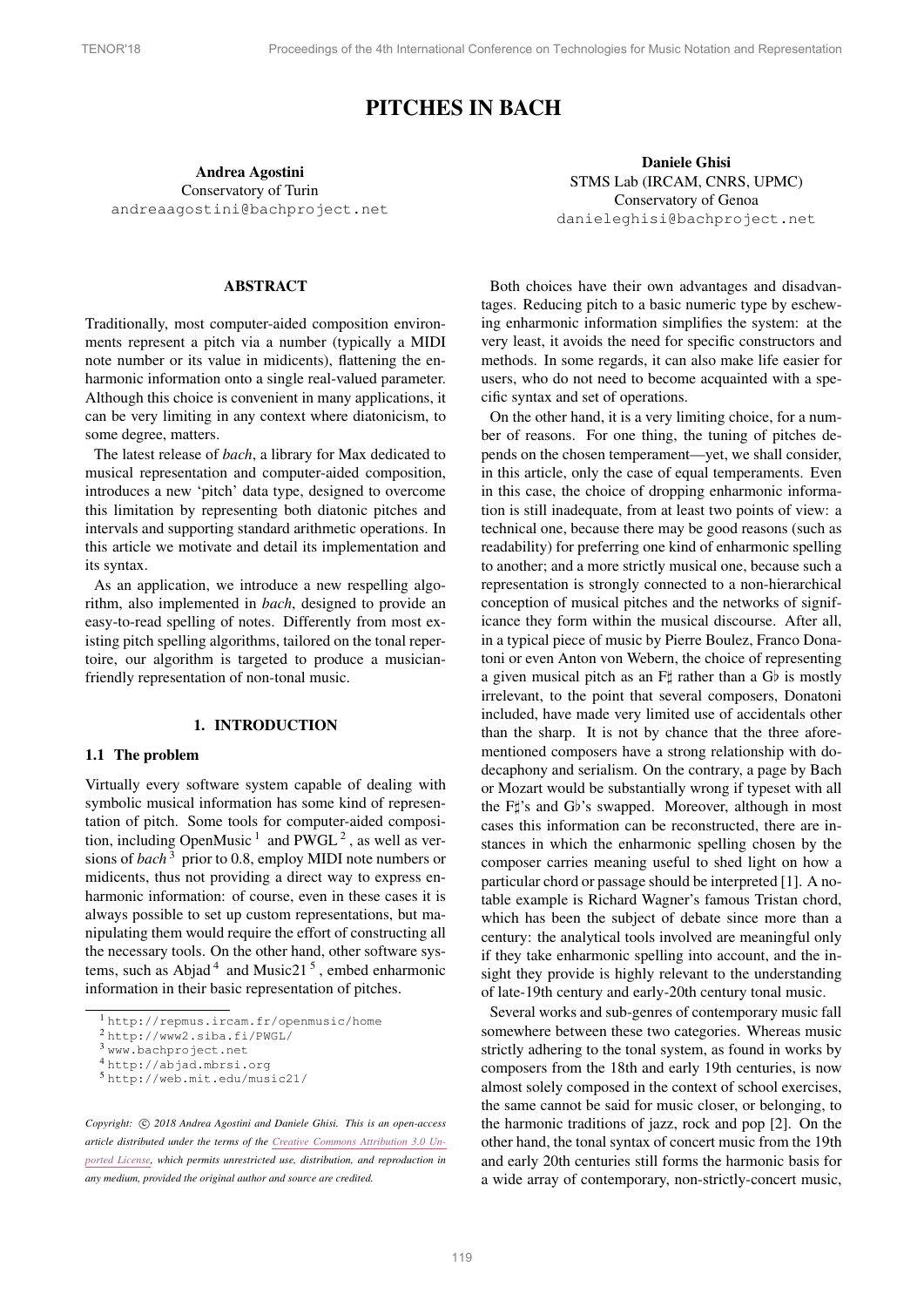<span id="page-1-0"></span>

Figure 1. Display of MIDI notes corresponding to perfect fifths in some of the most common computer-aided composition environments (from left to right, OpenMusic, PWGL and *bach*). Each environment has somehow its own 'wolf fifth'.

most notably—but not exclusively—film music. Moreover, although self-described 'art music', roughly over the last century, has distanced itself from the received, historically connoted syntax of tonal language, by no means it has consistently renounced all forms of hierarchical syntax of pitches. This observation refers, in the first place, to various branches of so-called 'neomodal' music, a category that may be applied to works by composers as diverse as Terry Riley, Arvo Pärt and Louis Andriessen, ormore recently—Yannis Kyriakydes, Andrew Hamilton and Nico Mulhy. On the other hand, other sub-genres and individual works in the field of contemporary art music may be described as featuring hierarchical (albeit not modal) pitch structures, including works by composers influenced to various degrees by spectralism, such as Gérard Grisey and Kaija Saariaho, or works explicitly referencing other musical idioms, be they popular, folkloric or historical, such as *Sinfonia* by Luciano Berio, *Professor Bad Trip* by Fausto Romitelli or *Cognitive Consonance* by Christopher Trapani. In all these contexts, the question "Is this an Ft" or a  $G_P$ ?" is not an idle one, because it alludes to the functional roles that pitches carry within the musical discourse. And anyway, even in more strictly serial or post-serial contexts, there is some sort of consensus on the 'correct' representation of intervals: for instance, it is uncommon to come across diminished sixths where perfect fifths could be used—something composers working with computeraided composition tools have unfortunately been trained to tolerate (see Figure [1\)](#page-1-0). Effective software tools for musical formalization should take all this into account. Therefore, our aim is to provide a formalization and an arithmetic of pitches in equal temperaments, and implement it in *bach*.

#### 1.2 A proposed solution for Max and *bach*

Max has a very limited focus on symbolic musical representation, and objects that need to represent pitch do it according to the MIDI standard. The *bach* package for Max, conceived specifically to augment Max with advanced capabilities of representation and treatment of musical data [\[3\]](#page-9-2) has been using midicents as its native way of representing pitches, too, coherently with its main original references (namely, OpenMusic and PWGL). This was also a convenient choice for easing the communication between *bach* objects and native Max objects, as the only conversion tool required was a division or a multiplication by 100, respectively for converting midicents into MIDI pitches, or viceversa. In the latest major version of *bach* (0.8), on the other hand, we felt that this simplistic representation was not adequate to the scope we envisioned. For this reason, we decided to implement in the *bach* system a new data type, aptly called a *pitch*, representing musical pitches and meant to be operated upon through both standard mathematical operators and new, specific tools.

## 2. REPRESENTATION OF PITCHES

The mathematics of pitch representation is a well-studied field, especially in the context of equal temperament. Although most techniques, influenced by the musical set theory, tend to flatten pitches onto their MIDI note numbers (to the point that nowadays the term 'pitch-class' commonly refers to MIDI note classes rather than diatonic pitch classes), there exist at least two families of approaches that preserve enharmonic information. Models in the the first family represent pitches as belonging to geometrical structures in space (such as the line of fifths, the Tonnetz [\[4\]](#page-9-3), or the spiral array  $(6)$  $(6)$  $(6)$ . Models in the the second family essentially represent pitches as couples  $(c, d) \in \mathbf{Q} \times \mathbf{Z}$ , where *c* is the number of chromatic steps or semitones from a reference note, such as middle C, and *d* is the number of diatonic steps from the same reference note [\[7,](#page-9-5) [8\]](#page-9-6). As an example, the  $F\sharp$  just above middle C would be represented as  $(6, 3)$ , while its enharmonic equivalent,  $G_{\mathfrak{b}}$ , would be (6*,* 4). Several variants of this representation exist (e.g. using midicents instead of semitones, or choosing C0 as reference note); we will refer to similar encodings as 'chromatic-diatonic couples'.

Both these families of representations have the advantage to make standard operations such as transposition or enharmonic respelling arithmetically trivial—at the expense of making other properties less readable. For example, it is not straightforward to infer the accidental of a pitch from either a spatial position inside a geometrical structure or a chromatic-diatonic couple.

The *bach* library takes advantage of both of these representations (the first one is used, for instance, in pitch respelling algorithms, whereas the second one is used to facilitate some arithmetic operations). However, we have decided to use internally a container whose fields mirror more directly the way we usually think of notes, that is, a degree, an alteration and an octave.

Several models for tridimensional representations of pitches have been proposed. Most of them involve quotienting by an operation of octave transposition, hence disentangling the octave number from a two-dimensional representation of a diatonic pitch-class.

Brinkman's 'binomial representation' [\[9\]](#page-9-7), represents such diatonic pitch-classes as a combination of a 'MIDI pitch-

<span id="page-1-1"></span> $6$  The spiral array should not be confused with Shepard's helix [\[5\]](#page-9-8), which does not distinguish enharmonic pitches.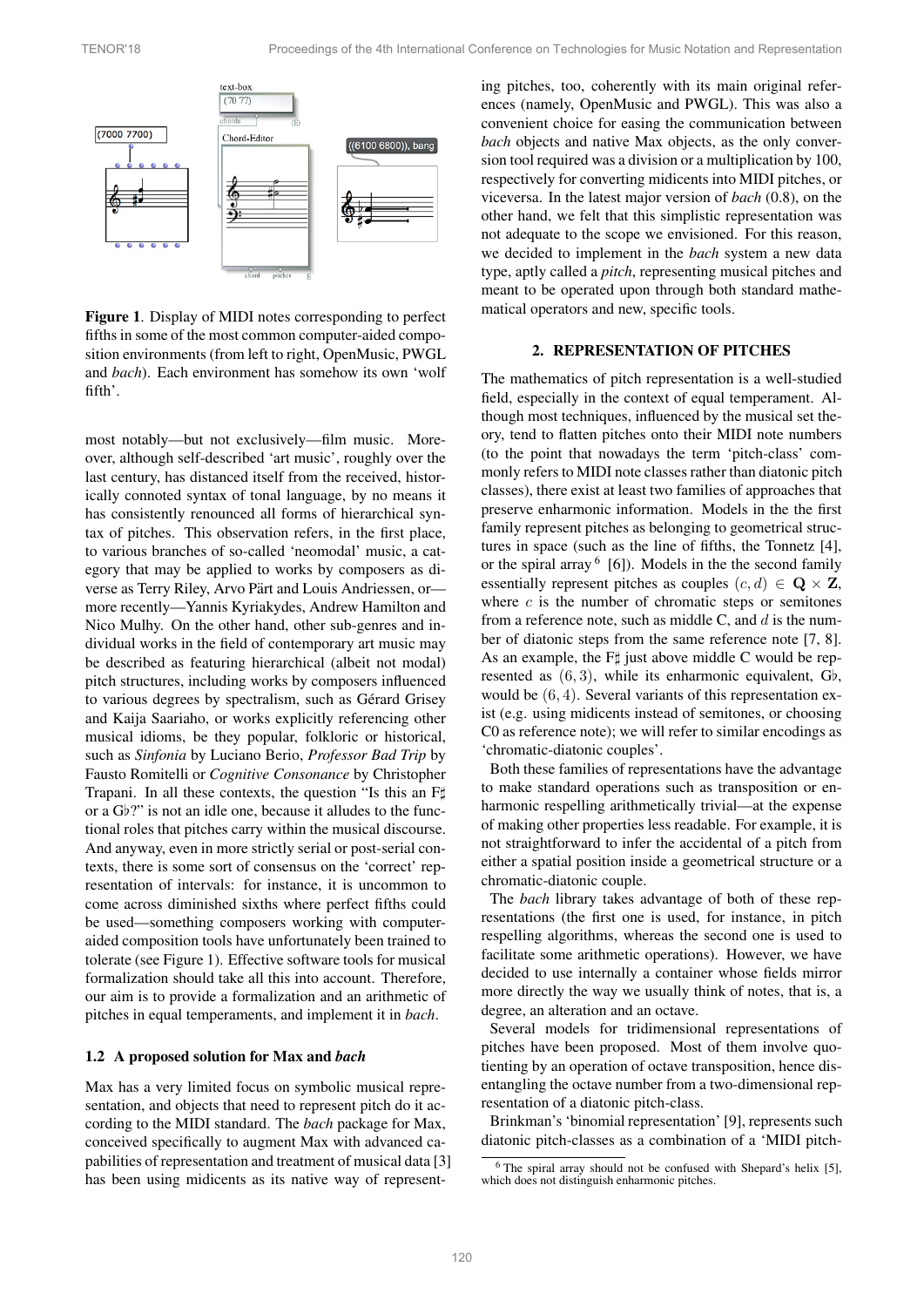class' (0 to 11) and 'letter-class' (0 to 6). Brinkman's representation is however not equivalent to chromatic-diatonic couples; namely, as the author recognizes, it has the inelegant disadvantage of allowing ambiguities when more than five accidentals are involved: a MIDI pitch-class of 6 together with a letter-class of 0 may correspond both to C sextuple sharp and to C sextuple flat.

Clement lays in [\[10\]](#page-9-9) important groundwork concerning the relationship between pitches and intervals, namely asserting that all intervals, and hence all pitches, can be generated via combinations of a chromatic half-step and a diatonic half-step. However, Clement chooses to eventually flatten the pitch parameter onto a single integer, managing to distinguish quite well the most common enharmonic representations, yet still leaving room for ambiguities when larger alterations are involved. Also, Clement uses different names and grammars for pitches and intervals — a distinction that trained musicians usually take for granted but which, in our own view, is unnecessary (as the next section will detail).

Drawing from all these researches and considerations, we have decided to implement our own encoding of pitches in *bach*, as we explain in section [4.](#page-4-0)

## 3. ARITHMETIC

#### 3.1 Pitches and intervals

When we say something seemingly trivial like "this is an  $E\flat$  at octave 4", we are superposing two kinds of reasoning: on the one hand, the general concept of 'Eb' is a shared, albeit slippery, one, and there is at least partial consensus about what 'octave 4' means. [7](#page-2-0) On the other hand, without a reference pitch and tuning system, it is in principle impossible to assign an exact frequency (that is, an exact meaning with respect to sound) to  $E$  at octave 4'. In this sense, we can say that the name of any musical pitch represents, strictly speaking, an interval with respect to a fixed reference within a certain tuning system. So, according to one of the most widespread practices, 'Eb at octave 4' means "a tempered augmented fourth below the A4, the frequency of the latter being 440 Hz". In a context of purely symbolic computation, the relation to the exact frequency of a reference pitch may be irrelevant, but the substantial identification of absolute pitches and intervals is an elegant conceptual tool for simplifying the expression of transpositions and other operations.

Another way to see this possibly confusing identification is that, on the one hand, we see the musical interval as an essentially spatial measure, and, as such, we typically use it in a relative way (we cannot say that Montreal is located *at 3000 km*, but rather that it is *3000 km away from Albuquerque*). On the other hand, we are somehow used to treat the nomenclature of pitches as just a set of names, not unlike what we do with colors, albeit a very formally defined one. What we are proposing here is that, considering the unambiguousness of pitch names and the trivial and biunivocal relation between absolute pitches and the interval of each pitch from C0, we can actually merge the two concepts and use a single naming scheme for both. This is not too different from what we do when we use Celsius degrees for both measuring the temperature difference between two bodies and expressing absolute temperatures as the distance between a body's temperature and the arbitrarily chosen reference of the water's melting point.

These considerations have informed two fundamental choices at the basis of the pitch representation system in *bach*: first, as hinted above, the same format and data type used for expressing pitches is also used for intervals with respect to a reference pitch of C0. Thus, Eb0 denotes both a very low E flat and an ascending minor third, whereas -F0 (and the equivalent form G-1) denotes a descending perfect fourth. A possibly more rigorous way to see this is considering the system from the point of view of intervals:  $E_{0}$  has "minor third" as its first meaning, and we can use it to denote an absolute pitch located a minor third above the C0 reference. This also explains the  $-F0 = G-1$  identity: -F0, considered as an interval, denotes a downward perfect fourth; and a perfect fourth below the C0 reference is G-1. As a side note, *bach* accepts the two representations indifferently, but (since very low values are more often used to express intervals than absolute pitches) returns the 'interval' format, the one with an optional leading minus sign but only non-negative octaves, as the preferred format for textual representation; two objects, bach.write and bach.textout, provide options for returning the other format, potentially with negative octaves. The fact that C0 is the reference for absolute pitches as well as for intervals leads to the second consideration: because we want our system to retain backwards compatibility with *bach*'s previous, midicent-based system of representation of pitches, we now need transposition of pitches to behave consistently with transposition of midicents. This means that transposing a pitch by a minor third must be compatible with summing 300 midicents, which implies that  $E_{0}$  must be 300 midicents, C0 (the perfect unison, and the identity element for transposition) be 0 midicents, and C5 be 6000 midicents (that is, middle C). This is a different standard from the two most widely used (placing middle C at the beginning of octave 3 or 4), but there is at least one precedent in Cakewalk Sonar, and there used to be an additional one in older versions of Reaper.

The simplicity and elegance of this architecture have been the two important factors leading to our choice of C5 as middle C in *bach*. On the other hand, it is always possible to express pitch literals according to a different standard,

<span id="page-2-0"></span><sup>&</sup>lt;sup>7</sup> There are many possible specific definitions and interpretations of 'Eb', both formal (for example, the set of all the notes that can be ob $t_{\rm crit}$ , bein formal (for example, the set of an the notes that can be  $\sigma$  or tail the starting from a C) and informal (for example, a referral to the embodied cognition of the production of a generic  $E\bar{\flat}$  on a musical instrument, sometimes coinciding with its enharmonic  $D\sharp$ ), but most of them share enough common traits to allow both musicians and non-musician to talk practically about Eb's without worry-<br>ing about substantial misunderstandings. Octave numbering is usually a more technical matter, and in fact there are several conventions for distinguishing between different Eb's in the audible range (and, potentially, beyond it). The arabic numeral after the note name is especially used in electronic instruments and music software. The most widespread convention appears to be the one setting C4 as the middle C, written with one ledger line below a treble clef staff and typically corresponding to a frequency of roughly 261.5 Hz (the case with transposing instruments requiring further specification). As we shall discuss below, we chose to adopt a different convention in this regard.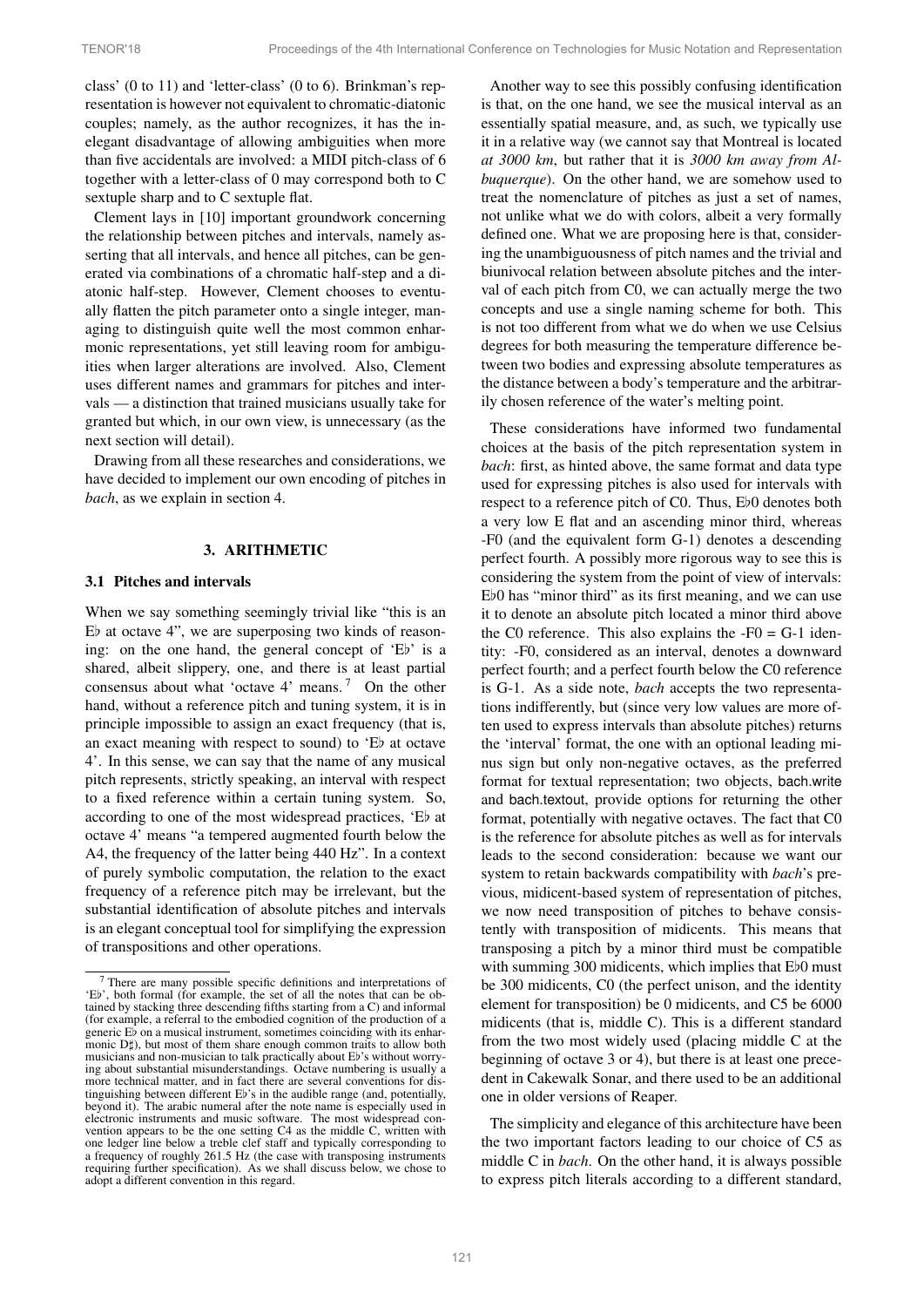<span id="page-3-0"></span>

Figure 2. Pitch arithmetic addresses a whole area of diatonic, modal and tonal musical processes.

and applying to them a transposition of one or two octaves. We will hence assume throughout the rest of the article that C0 is MIDI note 0 (and hence C5 is middle C).

#### <span id="page-3-2"></span>3.2 Operations

Algebraic sums and multiplications are meaningful on intervals: for example, a minor third plus a major third is a perfect fifth, and a perfect fifth minus a minor third (that is, plus a descending minor third) is a major third. Within our convention, we may write  $E_{00} + E_0 = G_0$ . This amounts to transposing any of the two pitches by the interval represented by the other one; for instance, summing any pitch to  $E$ b0 will result in a transposition by a minor third (see Figure [2\)](#page-3-0). C0 (unison) is the identity element for the sum.

We have not been able to assign a musical meaning to the multiplication of two intervals in the pitch domain. <sup>[8](#page-3-1)</sup> However, there is a natural external multiplication of an interval by an integer, which can simply be seen as a sequence of sums, with a sign depending on the signs of the factors. As an example,  $12 \cdot G0 = B \sharp 6$ . A multiplication by -1 inverts the interval; as previously stated, pitches lower than C0 can be expressed either with a negative octave or with a negative interval (for example,  $-1 \cdot Eb0 = -Eb0 = A-1$ ).

All the above operations are unambiguous with respect to enharmonicity. Partitive division of an interval by an integer, on the other hand, is generally problematic: what does it mean to divide an augmented fourth by two? The difficulty here arises from the fact that we wish our operations to be meaningful with respect to enharmonic spelling. So, although an augmented fourth is 6 semitones wide, and as such dividing it by two would result in 3 semitones, there are theoretically infinite intervals spanning 3 semitones (minor third, augmented second, doubly diminished fourth, etc.), but none of those, if multiplied by two, will return an augmented fourth. For example, a minor third times two is a diminished fifth, and an augmented second times two is a doubly augmented third. On the other hand, by performing an integer division on the 0-based degree and the integer, and subsequently adjusting correctly the accidental and/or alteration, it is possible to obtain a pitch quotient spanning the correct amount of semitones, or fraction thereof. This pitch quotient, if multiplied back by the original divisor, is an interval possibly different from the original dividend, but enharmonic to it. The difference between the divisor and the product of the dividend and the quotient is the remainder of the division, and it always spans 0 semitones—that is, it is always enharmonic to a perfect unison. So, an augmented fourth divided by two is an augmented second, with a remainder of a diminished second (because an augmented second times two is a doubly augmented third, and an augmented fourth minus a doubly augmented third is just a diminished second). In our pitch syntax:  $F\sharp 0/2 = D\sharp 0$  with the remainder of D $b\bar{b}0$ , because  $2 \cdot D\sharp 0 + D\flat 0 = F\sharp 0$ .

Quotative division of an interval by an interval is also possible. It involves promotion of the two terms to midicents, and returns an integer or a rational number. If the second term is C0, the division is indeterminate. The remainder of the quotative division is simply defined as the difference between the divisor and the product of the dividend and the quotient: since the dividend is a pitch and the quotient is an integer, their product is also a pitch and the aforementioned difference is also a pitch. For instance,  $A1/G0=3$  with no remainder, while E $\sharp 2/G0=4$  with a remainder of C#0.

#### 3.3 Comparisons

Comparisons among pitches can also be expressed: given two pitches *A* and *B*, we say that  $A = B$  iff their degrees, alterations and octaves are the same. Thus, C<sup> $\sharp$ 5</sup> is different from  $D\natural 5$ , even if their midicents are the same. In this sense, and differently from what happens (not considering the limitations of numerical representation) when promoting an integer to a float, promoting pitches to rationals may change the result of an equality comparison performed upon them. Moreover, the 'less than' comparison operates lexicographically:  $A \leq B$  if the octave of *A* is less than the octave of *B*, or, in case they coincide, if the degree of *A* is less than the degree of *B*, or, in case they also coincide, if the alteration of *A* is less than the alteration of *B*. Again, an inequality comparison performed on pitches can lead to the opposite result of the same inequality performed upon the midicents of those pitches: for example,  $B\sharp 4 < Cb5$  and  $E\sharp 5 < Fb5$ .

These choices have been the subject of careful consideration, and have not been taken lightly. The main reason to choose these seemingly incoherent behaviors as the default is to preserve the richness of the pitch semantics (using the midicents ordering as 'less than or equal to' criterion would imply that all enharmonic spellings are equal). After all, it is straightforward to implement the 'other' behavior (the one according to which  $B\sharp 4 > Cb5$  and  $E\sharp 5 >$  $Fb5$ ) when needed: all it takes is forcing the conversion to midicents, something *bach* provides various simple options for. All this being said, we are well aware that the

<span id="page-3-1"></span><sup>8</sup> For the sake of clarity, it may be worth recalling that multiplying a frequency by an interval as defined in the frequency domain (that is, the ratio between two frequencies) is perfectly meaningful and corresponds to an equal temperament transposition in the frequency domain. This operation is completely distinct from the meaningless multiplication of two intervals in the pitch domain.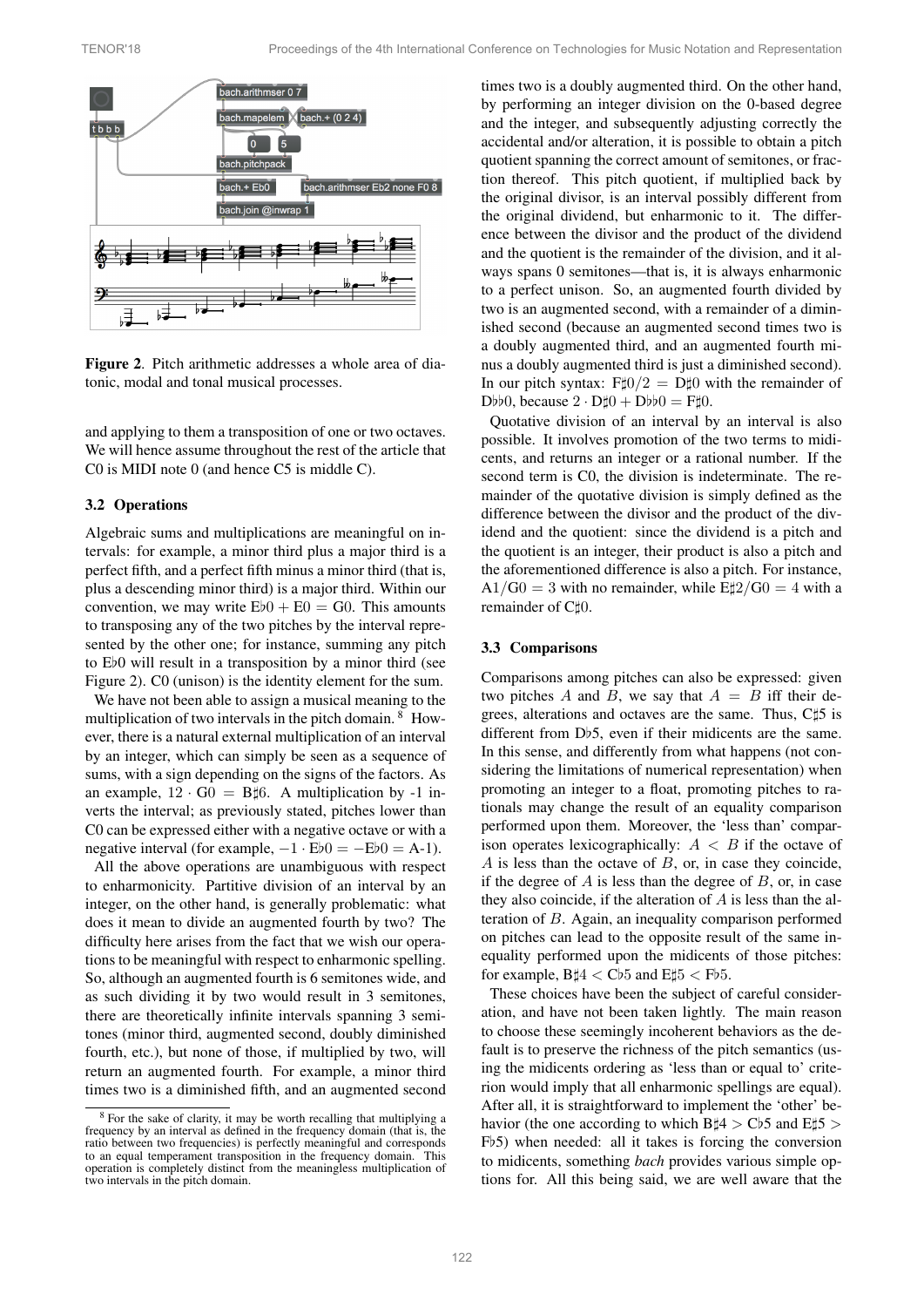answer most musicians would give to the question "Which is higher,  $B\sharp 4$  or  $C\flat 5$ ?" would probably be the opposite of what our system gives.

#### 3.4 Chromatic-diatonic representation

All the aforementioned choices are expressed more concisely using the chromatic-diatonic representation of pitches. Let  $A = (c_A, d_A)$  and  $B = (c_B, d_B)$  be two pitches such that  $c_i$  and  $d_i$  are respectively the number of semitones and the number of diatonic steps from the reference point C0 (with midicents 0). Then  $A + B :=$  $(c_A + c_B, d_A + d_B)$  is the transposition operation,  $-A$  :=  $(-c_A, -d_A)$  is the inversion operation,  $n \cdot A := (n \cdot a)$  $c_A, n \cdot d_A$  is the multiplication of a pitch by a number  $n \in \mathbb{Z}$  (the set of pitches is thus a Z-module). Partitive division is  $A/n := (c_A/n, |d_A/n|)$  with remainder of  $(0, d<sub>A</sub> - n|d<sub>A</sub>/n|)$ , enharmonic to C0; quotitive division is  $A/B := (\lfloor c_A/c_B \rfloor, \lfloor d_A/d_B \rfloor)$  with remainder of  $(c_A - c_B\lfloor c_A/c_B \rfloor, d_A - d_B\lfloor d_A/d_B \rfloor).$ 

The standard lexicographical order is defined on pitches:  $A \leq B \Leftrightarrow d_A < d_B \vee (d_A = d_B \wedge c_A \leq c_B)$ . Any  $(c_A, d_A + k), \forall k \in \mathbb{Z}$  is an enharmonic respelling of A.

#### 4. THE BACH IMPLEMENTATION

<span id="page-4-0"></span>A pitch in *bach* is a triplet  $(g, a, o)$ , where  $g \in \mathbb{Z}/7\mathbb{Z}$  is the degree,  $a \in \mathbf{Q}$  is the alteration (in fraction of tone) and  $o \in$ Z is the octave. In the internal representation, the degree is a number from 0 to 6, representing white keys names from C to B; the alteration is a rational number  $9$ ; and the octave is an integer, with octave 5 starting with middle C (corresponding to the MIDI pitch 60), and subsequently octave 0 starting with MIDI pitch 0.

Conversions between this chromatic-diatonic representation (*c, d*) and *bach*'s encoding of pitches as triplets(*g, a, o*) of degree, alteration and octave are straightforward:

$$
\begin{cases}\nc = \text{deg2chr}(g) + 2a + 12o \\
d = g + 7o\n\end{cases}
$$

and

$$
\begin{cases}\n g = [d]_7 \\
 o = [d/7] \\
 a = \frac{c - 12o - \deg 2 \text{chr}([d]_7)}{2}\n\end{cases}
$$

with deg2chr:  $\mathbf{Z}/7\mathbf{Z} \rightarrow \mathbf{Z}$  mapping  $[0]_7 \mapsto 0$ ,  $[1]_7 \mapsto$  $2, [2]_7 \mapsto 4, [3]_7 \mapsto 5, [4]_7 \mapsto 7, [5]_7 \mapsto 9, [6]_7 \mapsto 11.$ 

A pitch, according to the above definition, is stored in a double word, according to the computer architecture in use. Under a 32-bit architecture, a pitch is stored in 8 bytes (64 bits): 2 bytes for the degree (which of course is overkill, since its value is limited to the 0-6 range), 2 bytes for the octave (hence limited to the enormous range -32768 to 32767), and 4 bytes for the alteration (2 bytes for the numerator and 2 for the denominator, allowing for an extremely precise representation). Under a 64-bit architecture, a pitch is stored in 16 bytes (128 bits), thus doubling the size of all its fields with respect to the above.

<span id="page-4-2"></span>

Figure 3. Some examples of pitch syntax in *bach*.

There is no explicit concept of a 'pitch constructor' in *bach*: the simplest way to construct a pitch is just typing its textual representation into a message object and passing it to a *bach* object. The textual syntax of a pitch is structured as follows (brackets delimit optional elements):

$$
\big(\,\pm\,\big)\langle degree \rangle \big[\langle accidental \rangle \big] \langle octave \rangle \big[\,\pm\,\langle alteration \rangle t \big]
$$

where the degree is a letter corresponding to an Anglosaxon note name (from A to G); the accidental is a combination of the characters  $#(\text{sharp})$ , b (flat), x (double sharp), q (quartertone sharp), d (quartertone flat), ˆ (eighth-tone sharp), v (eighth-tone flat), whose values are summed together; the octave is a positive or negative integer; and the alteration is a signed integer or rational number expressing a deviation in tones (or a fraction thereof) from the pitch as defined by the degree / accidental / octave representation. Both the accidental and the alteration are optional, but the degree and the octave must always be present (for instance C is not a pitch). The leading unary minus or plus is also optional: the plus sign has no effect, whereas the meaning of the unary minus flips the interval direction, as explained above. Examples of properly formatted pitches, as typed into a message box, are: C0, D#3, E-1, Fbbb6 (an F tripleflat at octave 6), Abv5 (an A flat minus an eighth tone at octave 5), B5-1/2t (a B minus a half tone, equivalent to a B $b$ 5), C $\sharp$ 4+1/10t (a C sharp plus one tenth of a tone). Also see Figure [3](#page-4-2) for an illustration.

The same representation is essentially used when a pitch is returned as text. As hinted at above, the same pitch can be represented through several representations: for example, B5-1/2t and Bb5 represent the same pitch, and the same goes for C#v3 and Cqˆ3. It is also possible to invent 'absurd' representations, such as C#b#b2 for C2, or Dvvvv4 for Db4. In principle, for each pitch there are infinite representations. Among those, each pitch has a 'normal form', that is, the representation with the shortest combination of same-direction accidental signs and the alteration with the smallest absolute value (or, if possible, no alteration at all: accidentals are preferred over alteration).

The musical notation editors of *bach* (namely, the bach.roll and bach.score objects) are now capable to accept pitches as their input. [10](#page-4-3) Mathematical expression among pitches

<span id="page-4-1"></span><sup>9</sup> Rational numbers and arithmetic operations upon them are introduced in Max by *bach*.

<span id="page-4-3"></span><sup>10</sup> This is not completely new, as in previous versions of *bach* there was a way to assign a specific enharmonic spelling to a note, but it was a cumbersome one: besides entering the pitch in midicents, it was (and, for backwards compatibility sake, still is) possible to specify that the graphical representation of the note was composed by a given 'white key' pitch and a given alteration. There was even a sort of 'shortcut' for this, in that, by entering, say, 'Db4', the appropriate pitch and graphical information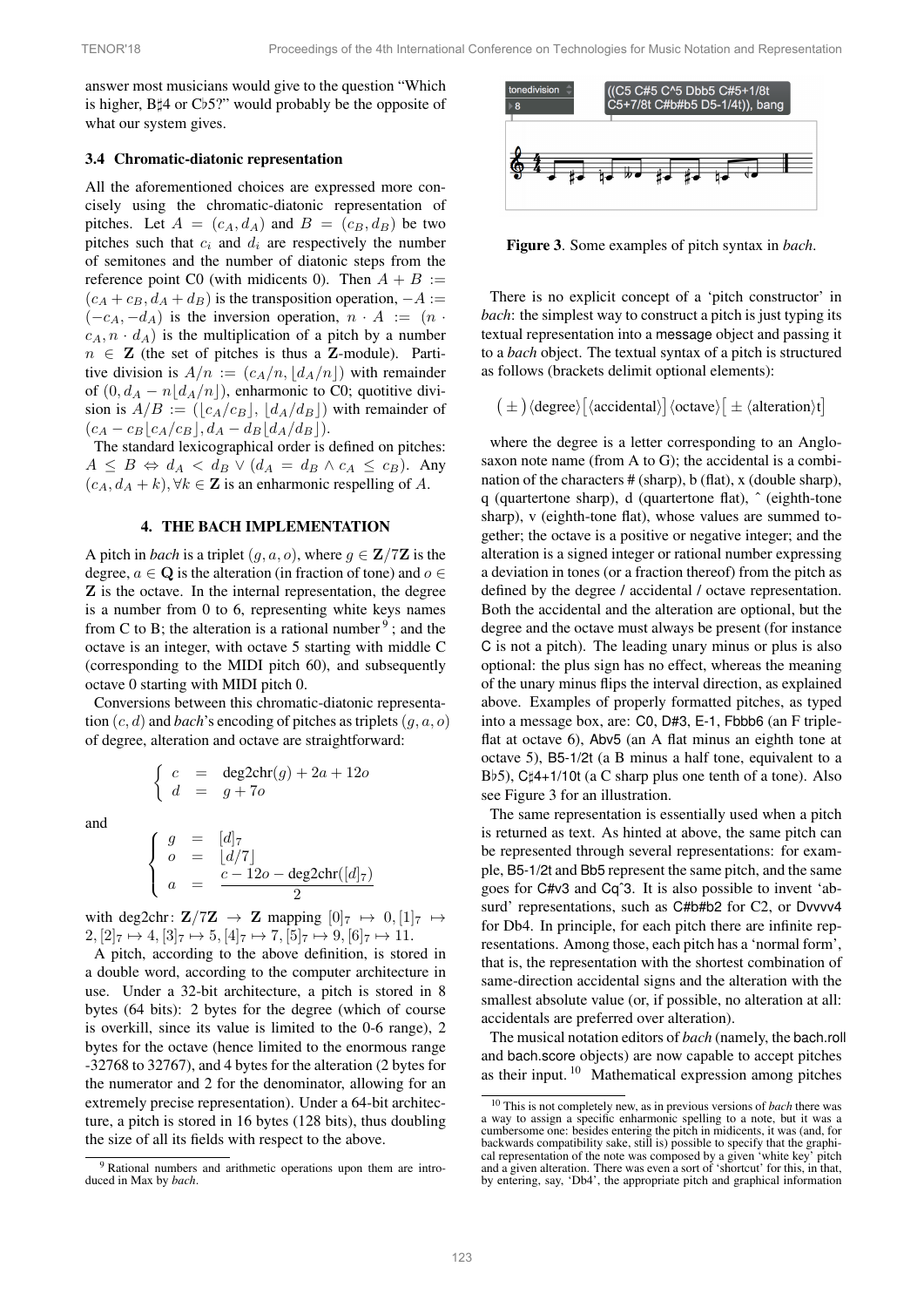can be evaluated via the usual *bach* arithmetic modules <sup>[11](#page-5-0)</sup> : the *bach* evaluator can now perform operations on pitches, just like it does with regular numerical types, following the explanation provided in section [3.2.](#page-3-2) In order to handle results of indeterminate operations (such as divisions by C0), a special NaP ('not a pitch') value is returned. In addition to the set of functions explicitly supporting pitches, any mathematical operator and function can accept pitches, which are implicitly promoted to integer, rational or floating-point midicents and operated upon as such: for instance, calculating the square root of E8, corresponding to 10000 midicents, returns the floating point value 100., as the sqrt function only operates upon floats, and promotes to a float all the other number types.

# 5. PITCH SPELLING ALGORITHMS

Finding the best possible spelling for sequences of notes and chords is far from a trivial issue, requiring knowledge of the musical context as well as computation time—which is why essentially all computer-aided composition environments tolerate default awkward spellings such as the ones in Figure [1.](#page-1-0) A certain number of pitch spelling algorithms have been proposed in the last few decades [\[11\]](#page-9-10), aiming at finding, to some respect, the 'best' spelling of notes, given their MIDI numbers, onsets and durations.

In the new *bach* release, both bach.roll and bach.score feature three pitch spelling algorithms, triggered via a 'respell' message:

- *•* a trivial algorithm, providing automatic note-by-note respelling, without any context or memory. For each step in the semitonal (or microtonal) scale, a 'standard' enharmonic representation is used. Either such representation is provided by the user (via an enharmonic spelling table), or a hard-coded choice, depending on the current key signature, is used;
- the algorithm proposed by Chew and Chen <sup>[12](#page-5-1)</sup> in [\[12\]](#page-9-11), based on Chew's spiral representation of pitches [\[6\]](#page-9-4);
- *•* a new 'atonal' algorithm, described in section [5.1.](#page-5-2)

Each of these algorithms can operate either voice by voice (so as to provide consistent readability for single, specific voices) or globally (so as to provide diatonic consistence across different voices). They can also limit their scope to subsets of the line of fifths (see Figure [4\)](#page-6-0), by defining a 'sharpest' and/or a 'flattest' representable pitch (Figure [6\)](#page-7-0).

#### <span id="page-5-2"></span>5.1 General outline of the atonal algorithm

Although it is true that pitch spelling is imperative in tonal music (as stated in the introduction, an  $F\sharp$  might be substantially wrong inside a piece in  $G$  major), it also plays a crucial role in the portion of non-tonal music where diatonicism has some importance. And yet, all the pitch spelling algorithms compared in [\[11\]](#page-9-10) are essentially designed to work with tonal musical data, and they are hence only compared on historic tonal works. An important part of their workings deal with detecting harmonic modulations as precisely as possible.

The algorithm we propose is not tailored for this purpose—which is also why any comparison with the existing algorithms would be meaningless—but is rather meant to make general, non-tonal sequences of notes and chords 'as readable as possible' for musicians. In this context, detecting the precise position of a modulation is not a concern, whereas it is decisive to provide the players with a simple-to-read spelling for sequences of notes. We have developed our 'atonal' pitch spelling algorithm with these considerations in mind. As a side note, it should be remarked that the atonal algorithm can of course be applied to portions of modal and tonal music—which is why key signatures are also accounted for.

The idea at the basis of the atonal respelling algorithm is that notes that are close in time should be transcribed with pitches as close as possible on the line of fifths.  $13$  Therefore, the general outline of the algorithm is the following:

- 1. The notes belonging to the voice to be respelled (or to the entire score, depending on the chosen operation mode) are rearranged in a tree data structure, so as to reveal the proximity of notes in time. More specifically, the tree is structured so as to allow being traversed as follows: the couple of notes that are closest in time in the original voice or score (let us call them A and B) is encountered and evaluated first, thus forming a "core couple"; then the note closest to the previous pair is encountered, thus allowing it to be evaluated alongside A and B; and so on. In this way, increasingly large temporal windows of the original voice or score are taken into account. If, at any point, two notes not having been considered yet are closer to each other than either of them is closer to the current window, then the current window is put aside and the two new notes are considered as a new core couple, and the process moves forward from there. Further on, the new window may grow large enough to enclose the previous one, and in any case at the end of the process a single window containing the whole voice or score will be formed.
- 2. The rearranged tree is traversed according to the pattern described above, and over each step of the traversal the line-of-fifths distance of the pitches contained in the currently evaluated window is minimized, by searching for the combination of enharmonic representations with the smallest line-of-fifths standard deviation while respecting some ancillary constraints. If such standard deviation is within a given range, then the new enharmonic spelling is accepted, otherwise the algorithm settles upon the previously found

was automatically set. On the other hand, this kind of representation did not allow to perform arithmetic operations on pitches, and the extra infor-mation made the structure of the score more complex and less readable.

<span id="page-5-0"></span><sup>&</sup>lt;sup>11</sup> In the actual implementation, integer division is performed towards zero and the remainder has the sign of the dividend, mirroring the behavior of the corresponding C functions.

<span id="page-5-1"></span> $12$  The algorithm was chosen based on [\[11\]](#page-9-10), also considering the fact that Meredith's pitch spelling algorithms are subjected to patents.

<span id="page-5-3"></span><sup>13</sup> Following [\[12\]](#page-9-11), a version with a spiral array representation had also been tested, to replace the line of fifths, with no significant improvement.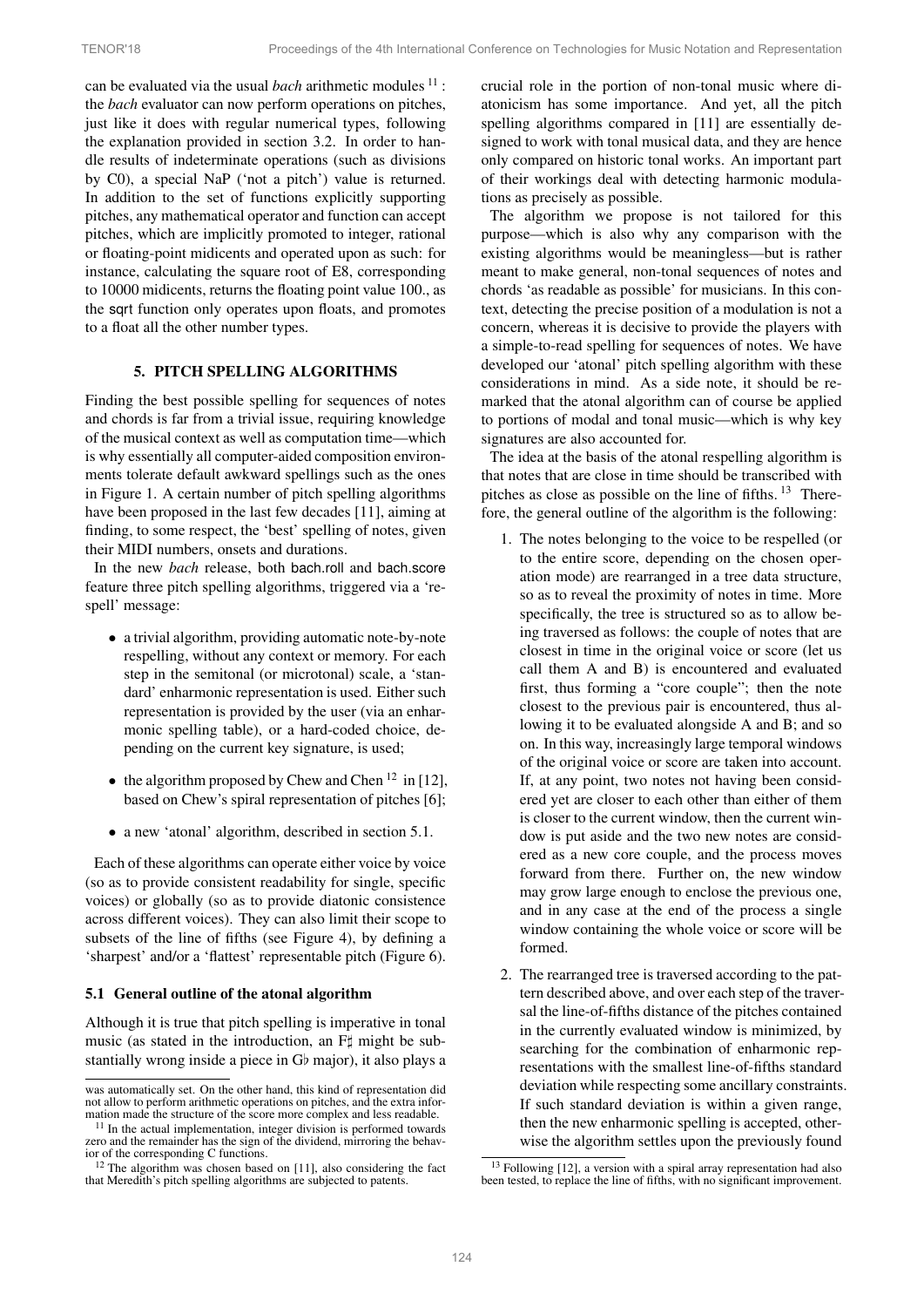

## <span id="page-6-0"></span>Figure 4. The line of fifths.



Figure 5. Voicewise versus non-voicewise respelling.

one and the traversal skips to the next core couple. The process goes on until there are core couples to be found.

A more detailed description of the algorithm, providing all the details needed for reimplementing it, and a practical example, are given below.

#### 5.2 Detailed description of the atonal algorithm

A detailed description of the atonal respelling algorithm follows:

- 1. Respell the notes one by one via the aforementioned 'trivial' algorithm, providing a first rough spelling to be refined. This guarantees stability, since the rough spelling does not depend in any way from the original enharmonies, but only on the MIDI numbers. For instance, in a context with no key signature, spelling of portions of melodies in A $\sharp$  major, or in C $\natural$  major, would be all equally respelled in  $B\flat$  major.
- 2. Build a list with all the notes of the voice, if the algorithm operates in a voice-wise fashion, or of the entire score otherwise. Chords are unpacked into notes with the same onset. At this stage, the list is flat; the next steps will reshape it into a tree, adding hierarchical levels (parens levels in bach *llll*s). Each node of the list contains some metadata, namely a 'starting time' *s*, an 'ending time' *e* (which at this stage both coincide with the onset of each specific note  $^{14}$  $^{14}$  $^{14}$ ) and a 'number of notes' *n* (at this stage  $n = 1$ ).
- 3. Reshape the list constructed at point 2 into a tree, in the following way:
- 3a. If the root level has a single node, then jump to step 4; otherwise find the closest nodes in the root level of the note list, i.e., find the two nodes such that the ending time of the first is closest to the starting time of the second. If there is a tie, take the first couple in temporal order.
- 3b. Wrap the two nodes found in 3a in a new level (i.e., add a hierarchical node). If  $(s_L, e_L, n_L)$  and  $(s_R, e_R, n_R)$  are the metadata, respectively, of the earliest (left) and latest (right) node, then set the metadata of the new node to  $(s_L, e_R, n_L + n_R)$ .
- 3c. Go to step 3a.
- 4. Perform the actual respelling. Obtain the list of nodes of the constructed tree via reversed breadth-first search and traverse it (deepest nodes are processed first). Process each node in the following way:
	- 4a. Let *n* be the number of notes of the node and  $M = (m_1, \ldots, m_n)$  be the list of MIDI numbers of the notes of the node. Also let  $K = (k_1, \ldots, k_n)$ be the key signatures of the voices to which the notes belong, and let  $\mu_K$  be the average of such signatures. Each  $k_i \in \mathbb{Z}$  represents the number of sharps (if positive) or flats (if negative) of the key. If a node has a single note  $(n = 1)$ , do nothing and jump to processing the next node. Otherwise continue to 4b.
	- 4b. Obtain the list of enharmonic possibilities for each  $m_i \in \mathcal{M}$ , in the form of an integer number (the position on the line of fifths, Figure [4\)](#page-6-0) accounting for the 'sharpest' and 'flattest' parameters. Suppose that  $m_i$  has  $p_i$  enharmonic possibilities: let  $C_i = \{c_{i,1}, \ldots, c_{i,p_i}\}$  be the set of such numbers,  $c_{i,j} \in \mathbf{Z}$ . Let

$$
C = \bigcup_i C_i = \{c_{1,1}, \ldots, c_{1,p_1}, c_{2,1}, \ldots, c_{n,p_n}\}
$$

be the collection of the enharmonic possibilities for each note.

4b1. Consider each one of  $c_{i,j} \in \mathcal{C}$  as a candidate 'center of effect' on the line of fifth, and respell each element of *M* so that its position on the line of fifths is as close as possible to  $c_{i,j}$ . Let

$$
\mathcal{S}_{c_{i,j}}=(s_{c_{i,j},1},\ldots,s_{c_{i,j},n})
$$

be the array of respelled positions,  $s_{c_i,j,k} \in \mathbf{Z}$ .

<span id="page-6-1"></span><sup>14</sup> Notice that we call 'ending time' the largest note onset inside the hierarchical level, hence not accounting for note durations.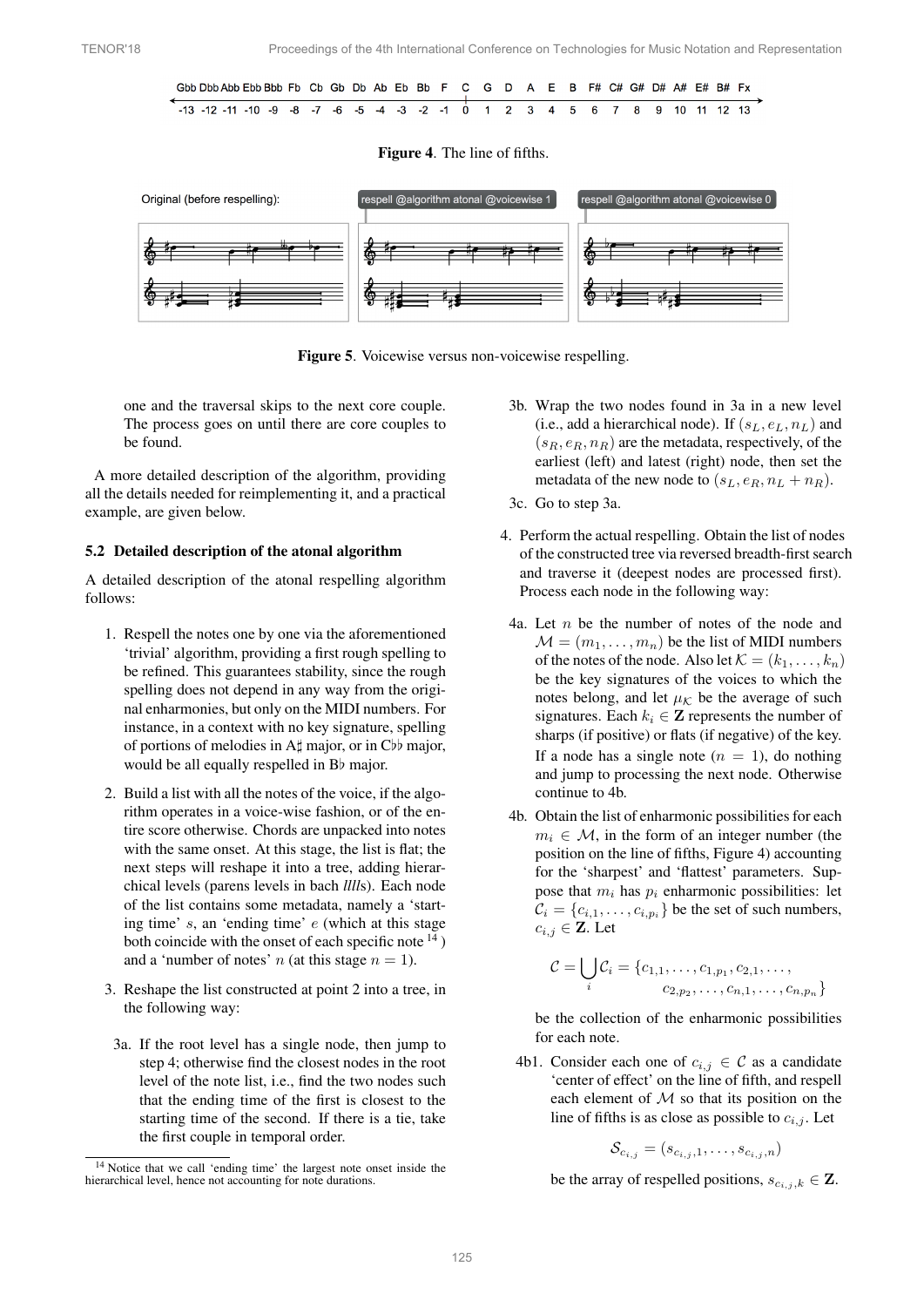

<span id="page-7-0"></span>Figure 6. Defining 'sharpest' or 'flattest' notes has a global influence on the spelling algorithm.

- 4b2. Get the average  $\mu_{c_{i,j}}$  and the standard deviation  $\sigma_{c_{i,j}}$  of the  $s_{c_{i,j},k}$ 's. Normalize  $\mu_{c_{i,j}}$  by subtracting the average of the key signatures  $\mu_K$  and add an additional bias, by default set to  $-2$ , accounting for the fact that first flat note appears at  $-2$  on the line of fifths, while the first sharp note appears at 6 (flat and sharp notes are hence equally distant from the origin).
- 4b3. Determine whether the respelling  $S_{c_{i,j}}$  is acceptable. Only three conditions would make a respelling not acceptable:
	- if any note is sharpest than the 'sharpest' acceptable or flattest than the 'flattest' acceptable;
	- if altered repetitions (such as the sequence  $E$ )-E $\phi$ ) appear in  $\mathcal{S}_{c_{i,j}}$  — but only in case a specific parameter to discard altered repetitions of the same pitch is set.
	- if the standard deviation  $\sigma_{c_{i,j}}$  is above a certain threshold  $\tilde{\sigma}$  (the threshold is a user-definable formula, defaulting to  $\tilde{\sigma} = \frac{21}{n+1}$ ). In other words, by default the threshold decreases as the number of notes of the set *M* increases.

If the  $S_{c_{i,j}}$  is not acceptable move to 4b5.

- 4b4. Determine if  $S_{c_{i,j}}$  is the 'best spelling' so far, i.e., the one having the smallest  $\sigma_{c_{i,j}}$ . In a tie, the spelling with the smallest  $|\mu_{c_{i,j}}|$  is retained. If  $S_{c_{i,j}}$  is the best spelling, keep it as candidate.
- 4b5. Test the next possible candidate 'center of effect', i.e., go back to point 4b1 and move to testing  $c_{i,j+1}$ , or, if  $j+1 > p_i$  then move to the element  $c_{i+1,1}$ ; if  $i+1 > n$ , i.e., if all  $c_i$ 's have been tried, move to 4c.
- 4c Once all  $c_{i,j}$ 's have been tested, there may or may not be a candidate for the respelling.

If there is no candidate, the node cannot be respelled, and all nodes containing it in the list of point 4 are dropped from the search.

If there is a candidate  $\mathcal{S}_{c_{\overline{i},\overline{j}}},$  perform the respell of all notes according to it.

4d Jump back to point 4a and continue with the next node, until all nodes are completed.

This algorithm roughly provides a natural-to-read respelling of group of notes.

<span id="page-7-1"></span>

Figure 7. A simple example as a test for the algorithm.

#### 5.3 An example case

To follow the behavior of the algorithm in a simple, concrete case, consider the score in Figure [7](#page-7-1) and let  $N_1, \ldots, N_7$  be the notes to be respelled. As per step 1, we respell each note with standard enharmonic tables. Then, as per step 2, we obtain the list of individual notes *Ni*, and via step 3. we arrange it in tree form according to their distances. Since the two notes forming a chord are the nearest ones (according to their onsets), they will be the first to be wrapped in a level, yielding  $N_1N_2N_3(N_4N_5)N_6N_7$ . Then, the two nearest nodes are the note  $N_3$  and the node  $(N_4N_5)$ , hence we wrap them yielding  $N_1N_2(N_3(N_4N_5))N_6$ . We repeat the process, until we have a single node at the root level of the list, yielding the list displayed in Figure [8.](#page-8-0)

Once the tree is constructed, we apply step 4 and build the list of nodes to be visited, in reversed breadth-first search. This list is (due to 4a, we can drop the final nodes having a single note):  $(N_4N_5)$ ,  $(N_3(N_4N_5))$ ,  $((N_3(N_4N_5))N_6), (N_1N_2), ((N_1N_2)((N_3(N_4N_5))N_6)),$  $(((N_1N_2)((N_3(N_4N_5))N_6))N_7).$ 

We start with  $(N_4N_5)$ . The set of possible positions on the line of fifths for each note is  $C = \{7, -5\}$ , representing a C $\sharp$  and a Db. No other options are possible, given our choice of 'sharpest' and 'flattest' pitches. Since *N*<sup>4</sup> and *N*<sup>5</sup> are the same note,  $\sigma_7 = \sigma_{-5} = 0$ , while  $\mu_7 = 7 - 2 = 5$ and  $\mu_{-5} = -5 - 2 = -7$ , given a bias of 2. We accept  $c_1 = 7$  as center of effect, and spell both notes as C<sup> $\uparrow$ </sup>.

We move to  $(N_3(N_4N_5))$ . The set of possible positions on the line of fifths is  $C = \{7, -5, 5\}$ , corresponding to  $C_{\mu}$ ,  $D_{\nu}$  and B (no other enharmonic option is possible for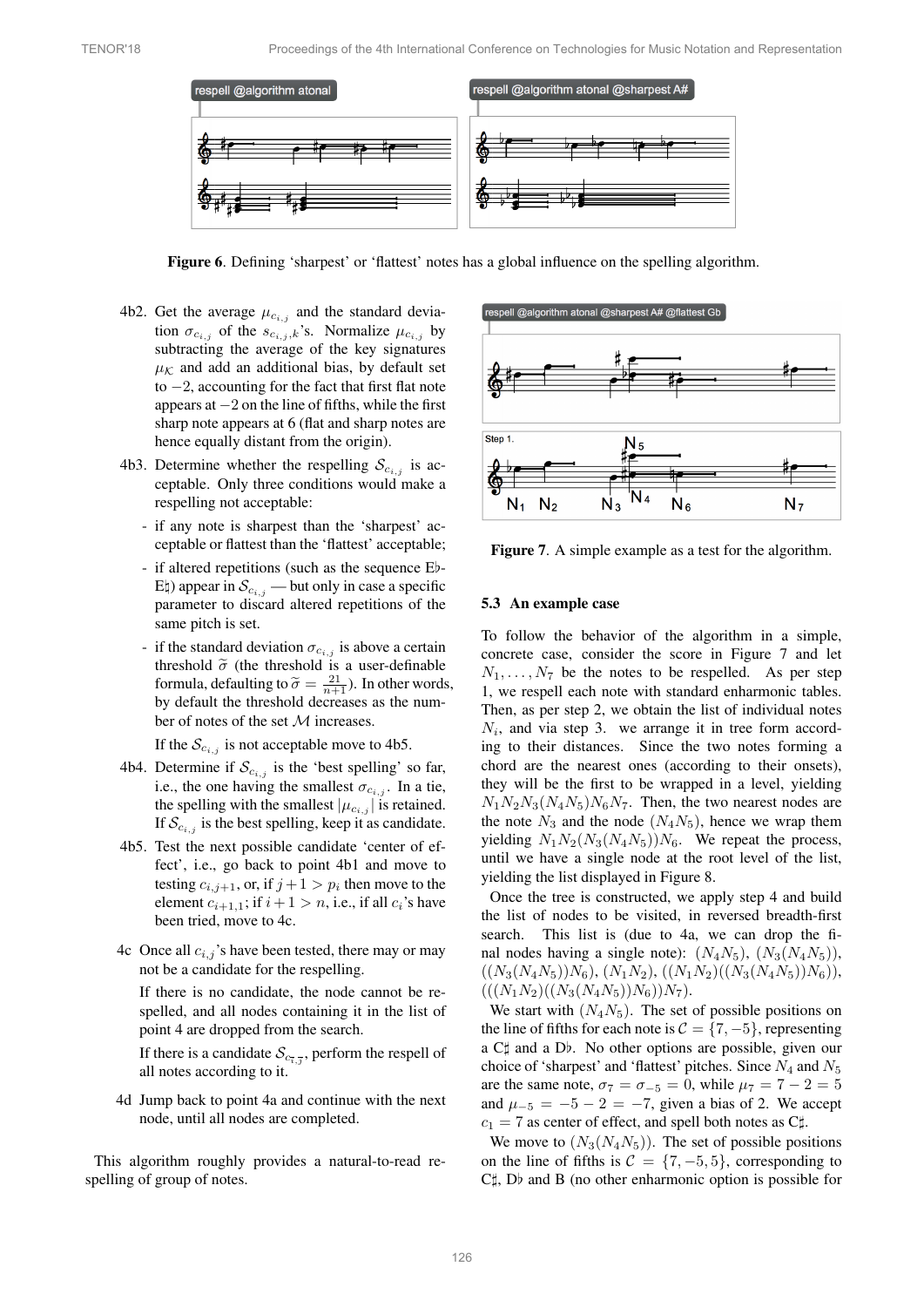<span id="page-8-0"></span>

Figure 8. Tree of notes obtained after step 3.

B, given our choice of 'sharpest' and 'flattest' pitches). Again:  $\sigma_7 = 0.94$ ,  $\sigma_{-5} = 4.71$ ,  $\sigma_5 = 0.94$ , hence we choose  $c_1 = 7$  as center of effect (since  $\sigma_7 = 0.94$  <  $21/(3 + 1) = 5.25$  the solution is acceptable), and spell  $N_4$  as **B** and both  $N_4$ ,  $N_5$  as C<sup> $\uparrow$ </sup>.

We move to  $((N_3(N_4N_5))N_6)$ , with  $\mathcal{C} = \{7, -5, 5, 0\}$ , corresponding to C $\sharp$ , D $\flat$ , B and C. Using  $c_i = 7$  would respell the consecutive notes  $N_5$  as C $\sharp$  and  $N_6$  as C $\sharp$ , which is unacceptable if (as is by default) we choose to discard altered repetitions. The best acceptable scenario is hence  $c_i = -5$ ,  $\sigma_{-5} = 4.15 < 21/(4+1) = 4.2$ . We hence respell  $N_3$  as B, both  $N_4$  and  $N_5$  as D<sub>p</sub> and  $N_6$  as C.

We move to  $(N_1N_2)$ , with  $C = \{9, -3, 1\}$ , corresponding to D<sup> $\sharp$ </sup>, E<sub>p</sub> and G. The best solution is  $c_2 = -3$ , with  $\sigma_2 = 2 < 21/(2+1)$  yielding  $N_1$  as E<sub>p</sub> and  $N_2$  as G.

We move to  $((N_1N_2)((N_3(N_4N_5))N_6))$ , with  $C =$  $\{9, -3, 1, 7, -5, 5, 0\}$ , which on the other hand has no acceptable solutions, either because of the altered repetitions, or because the standard deviations being greater than  $21/(6 + 1) = 3$ . We do not respell this node, and we also delete from the list all nodes containing this one, i.e., the node  $(((N_1N_2)((N_3(N_4N_5))N_6))N_7)$ . This concludes our process (the final result is displayed in Figure [9\)](#page-8-1).

<span id="page-8-1"></span>



#### 5.4 Final considerations

The algorithm works for both bach.roll and bach.score and depends on the standard deviation threshold  $\tilde{\sigma}$ . Such threshold can be set by the user, as shown in Figure [10.](#page-8-2) Higher values (or equations yielding higher values) for  $\tilde{\sigma}$  will allow respelling of larger temporal windows, at the expense of the quality of the transcription on smaller temporal windows (and at the expense of computation time).

Parameters for the  $\tilde{\sigma}$  function are 'numnotes' (the number of notes in the node to be respelled) and 'extension' (the temporal extension of the node in milliseconds). Among other things, one can fix spelling of chords only (as the ones in Figure [1\)](#page-1-0) by providing a sufficiently high value for  $\tilde{\sigma}$  when the extension is 0, and a 0 value otherwise, e.g.  $\tilde{\sigma} = 1000000 *$  (extension == 0).

<span id="page-8-2"></span>

Figure 10. Different thresholds for  $\tilde{\sigma}$  affect the outcome.

Although the described algorithm provides a roughly natural respelling of general diatonic material, it also has two important shortcomings. For one thing, it is computationally expensive; notice, for instance, how respelling is performed multiple times on the notes  $N_4$  and  $N_5$  in the example above. The algorithm has been tailored for small portions of raw material and for short scores; as a consequences, for medium or large scores, the algorithm is essentially unusable in real time. To mitigate this issue, one can, however, adapt the equation for  $\tilde{\sigma}$  to only account for time extensions up to a certain threshold. In addition, given that the algorithm is based on a representation of diatonicism related to the line of fifths, it extends poorly on microtonal scenarios. The extension to microtonal music is of little concern for algorithms tailored on tonal music, such as the one by Chew and Chen; however, in our case, the possibility to improve the readability of microtones may constitute an important topic for future research.

#### 6. CONCLUSION

We have presented a new framework for pitch representation in the *bach* library for Max, whose defining features are the ability to represent pitches with full enharmonic information, and the identification of pitches and intervals, meant to simplify and generalise the expression of arithmetic operations upon them. We also have described a novel algorithm for pitch respelling in the context of nontonal music. We are aware of the fact that some aspects of this new system (in particular, the representation of intervals) might appear somehow confusing at first sight, but we hope that the simplification and generalisation they afford will outweight the initial difficulty, and that, overall, they will prove useful for implementing meaningful musical processes in a more straightforward and correct way than what the previous versions of *bach*, as well as other software tools, allow.